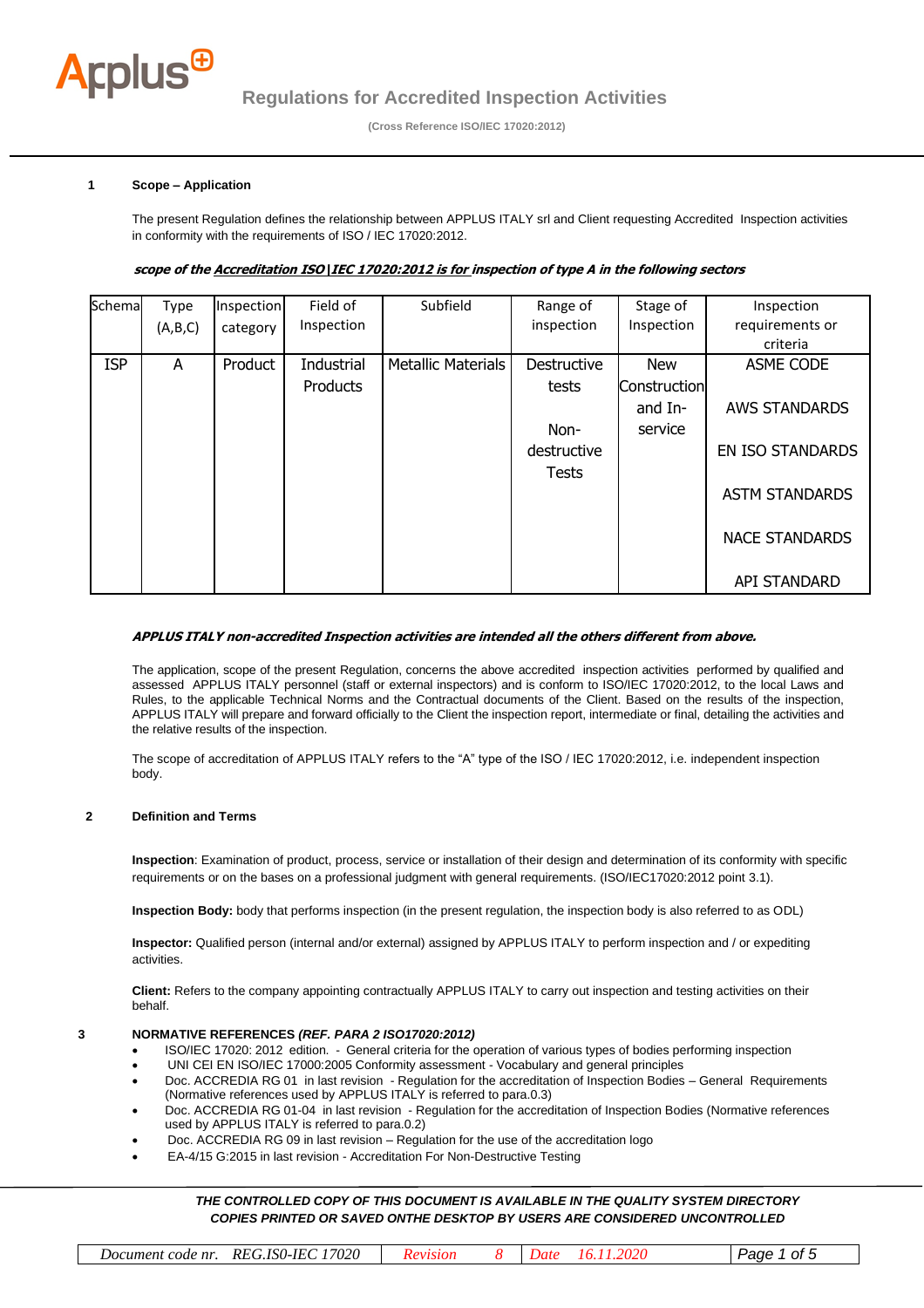

**Regulations for Accredited Inspection Activities** 

 **(Cross Reference ISO/IEC 17020:2012)** 

- ILAC P15:06/2020 Application of ISO/IEC 17020:2012 for the accreditation of inspection bodies
- ILAC P10:01/2020 ILAC Policy on the traceability of measurement results
- ILAC G24 Guidelines for the determination of calibration intervals of measuring instruments
- Doc. ACCREDIA LS-03 in last revision List of reference standards and documents for the accreditation of Inspection Bodies

#### **4 Independence, Impartiality and Confidentiality Duties of APPLUS ITALY**

*APPLUS ITALY commit formally not to perform any activity that should these be in contrast with the independence and impartiality requirements of the inspection activity.*

*The qualified and assessed Inspectors appointed by APPLUS ITALY are therefore formally committed to:* 

- *Not proceed with any inspection activity should there exist a conflict of interest that might influence the judgement of the inspection result and which therefore might compromise the independence and impartiality requirements of the inspection activities assigned to APPLUS ITALY.*
- *Operate with professional integrity respecting all the laws and regulations in force;*
- *Analyze carefully the proper ability to perform the job and the compliance with the scope of the inspection, as well as to verify the eventual required official qualifications needed for the assignment;*
- *Operate with full respect for others and in safe conditions, using the appropriate safety equipment during the inspection activities, fully complying with all the safety and environmental norms and regulations in force in the inspection place;*
- *Declare not to have any ancillary activities that might compromise the impartiality of the assigned job;*
- *Treat confidentially all information obtained during the inspection activity that was assigned by APPLUS ITALY;*
- *Not be related to a party being directly involved in activities / situations such as design, creation, supply, installation, acquisition, possession, use and maintenance of the inspected items;*
- *Not to have owners in common with the above mentioned parities;*
- *Respect the criteria of Appendix A of the ISO / IEC 17020:2012.*

APPLUS ITALY declare also:

- Not to have ancillary activities that might compromise the impartiality of APPLUS ITALY concerning inspections and expediting activities;
- Not to be related to a party directly involved in *activities / situations such as design, creation, supply, installation, acquisition, possession, use and maintenance of the inspected items in order to highlight their Third Party independence of type A;*
- *Not to have owners in common with the above mentioned parities.*

APPLUS ITALY guarantee their commitment of handling in a confidential way all information and protecting the Property rights of the Client, by the internal personnel as well as by the inspectors

No Client document or extract can be copied or forwarded to other companies, agents or other people without authorization from the Client.

No Supplier document or extract can be copied or forwarded to other companies, agents or other people without authorization from the Supplier.

#### APPLUS ITALY also committed to:

- Offer the maximum collaboration between all parties involved in the inspection, guaranteeing to the inspectors / auditors / valuators or surveyors and Accreditation Body experts, the access to the proper premises, to the proper documentation (paperwork or electronic file) concerning the inspection activities and assisting them during the verification, also in case of activities at third party location.
- Guarantee the completeness and correctness of the proper documents required by the Accreditation Body and of the information put at disposal of the assigned Auditors of the Body itself

| 17020<br><i>REG.ISO-IEC</i><br>Document code nr. | <b>RP</b> |  |  | Page<br>' ot |
|--------------------------------------------------|-----------|--|--|--------------|
|--------------------------------------------------|-----------|--|--|--------------|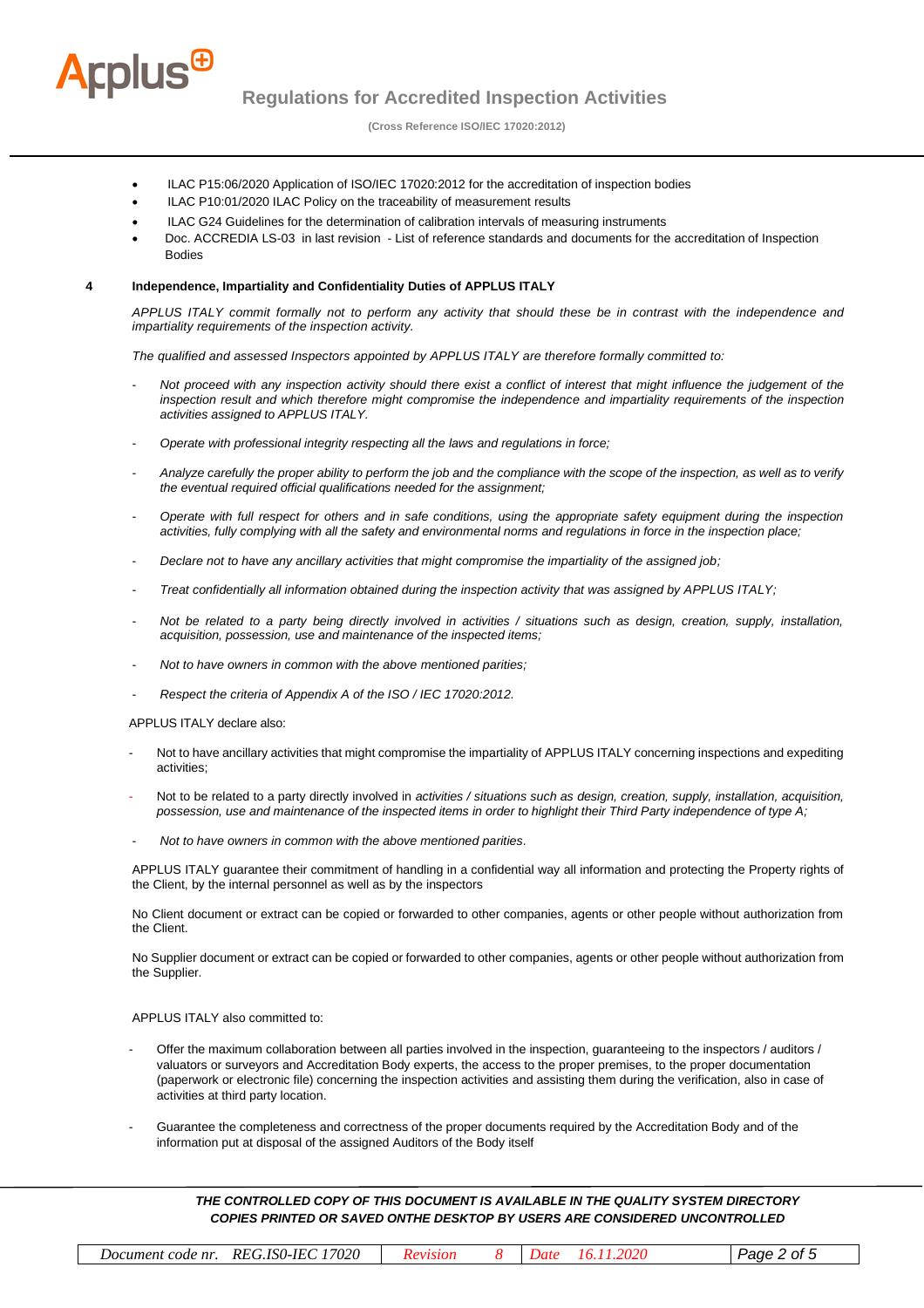

 **(Cross Reference ISO/IEC 17020:2012)** 

## Verify what has been contractually agreed with the Client

# **5 Rights and Obligations of the Client**

The Client accepting the Accredited inspection services offered by APPLUS ITALY according to ISO/IEC 17020:2012 shall be informed that, a non-authorization of the ACCREDIA inspector to access their premises (accompanied by the ODL) implies for the Client the suspension of the inspection activities of the ODL (regulation ACCREDIA RG01-04 Para 1.1.2). The Client shall therefore allow access to their premises and assist APPLUS ITALY personnel, inspectors / Auditors/ Valuators or possible Surveyors and experts of Accreditation Body ACCREDIA, also in case of activities at a third party location.

The Client will furthermore assure that the inspection, assigned to APPLUS ITALY, can be performed in proper conditions, especially concerning safety, even if activities are carried out at third part premises.

Possible tests achieved by client, cannot be accepted, if does not yet meet the criteria of ILAC\_P10 issued in last revision (**ILAC Policy on the Traceability of Measurement Results**).

#### **6 Inspection Methods and Procedures**

Offers at Clients without master agreement will be issued and examined by APPLUS ITALY within 5 working days, unless otherwise agreed between both parties.

For offers to Clients with master agreement the terms of the contract, which were agreed upon by both parties and defined in the contract, remain valid.

For all inspection and expediting activities, the contract shall clearly indicate:

- The scope
- The object of the inspection / scope of the assignment
- The acceptance specification / criteria to ascertain conformity
- Procedures necessary for the inspections
- Legal references/norms and contractual requirements
- Duration and Terms required by the specifications
- Commercial terms and conditions (applicable rates)

The Business development department of APPLUS ITALY, will then proceed as per procedure with the management/reexamination/agreement, verifying the possibility to perform the inspection activities based on their proper abilities and resources.

In case of more complex offers, assessment meeting with the Client might be necessary with a consequent time adjustment for the issuing of the documents. This also includes possible integration after the first offer issued to the Client. The validity shall be incorporated in the master agreement.

Upon receipt of the offer confirmation, APPLUS ITALY will then, as per procedure, proceed operatively as follows: Choose the inspector, issue assessment of the inspector who will be assigned to the job after verification of his abilities and the type of activities for which he will be employed. CV and other necessary documents will be sent to the Client for official approval.

APPLUS ITALY is in charge of the choice of the inspector and the transmittal of the inspector's name to the Client for approval. This shall normally be done within 48h after receipt of the request (i.e. if no other contractual terms have been agreed upon by both parties).

Upon approval of the Client, the official assignment is sent to the inspector, complete with all necessary contractual documents. The Client can refuse the appointed inspector within a maximum of 24 hours from their approval. The Vendor is then contacted to initiate the activities, keeping the Client always informed on any progress, and to schedule with the involved parties the inspection activity program.

If requested by the Client, pre-inspection meetings can be organized in order to align all the parties involved in the inspection (PIM: Pre-Inspection Meeting) concerning the methods of inspections, scope, references and characteristics of the inspection, testing program, roles and responsibilities of the various people involved.

The supplier of the Client shall guarantee the APPLUS ITALY Inspectors free access to the testing area, accompanied by the assigned personnel, and the use in a confidential way of the information and documentation that is necessary to perform the required activity. Should this not be the case, then APPLUS ITALY shall immediately inform the Client for necessary actions.

The assigned APPLUS ITALY inspector shall verify if specific risks may occur in the company and whether relative Safety and

| Document code nr. REG.ISO-IEC 17020 |  | .202C<br>16. | Page 3 of 5 |
|-------------------------------------|--|--------------|-------------|
|                                     |  |              |             |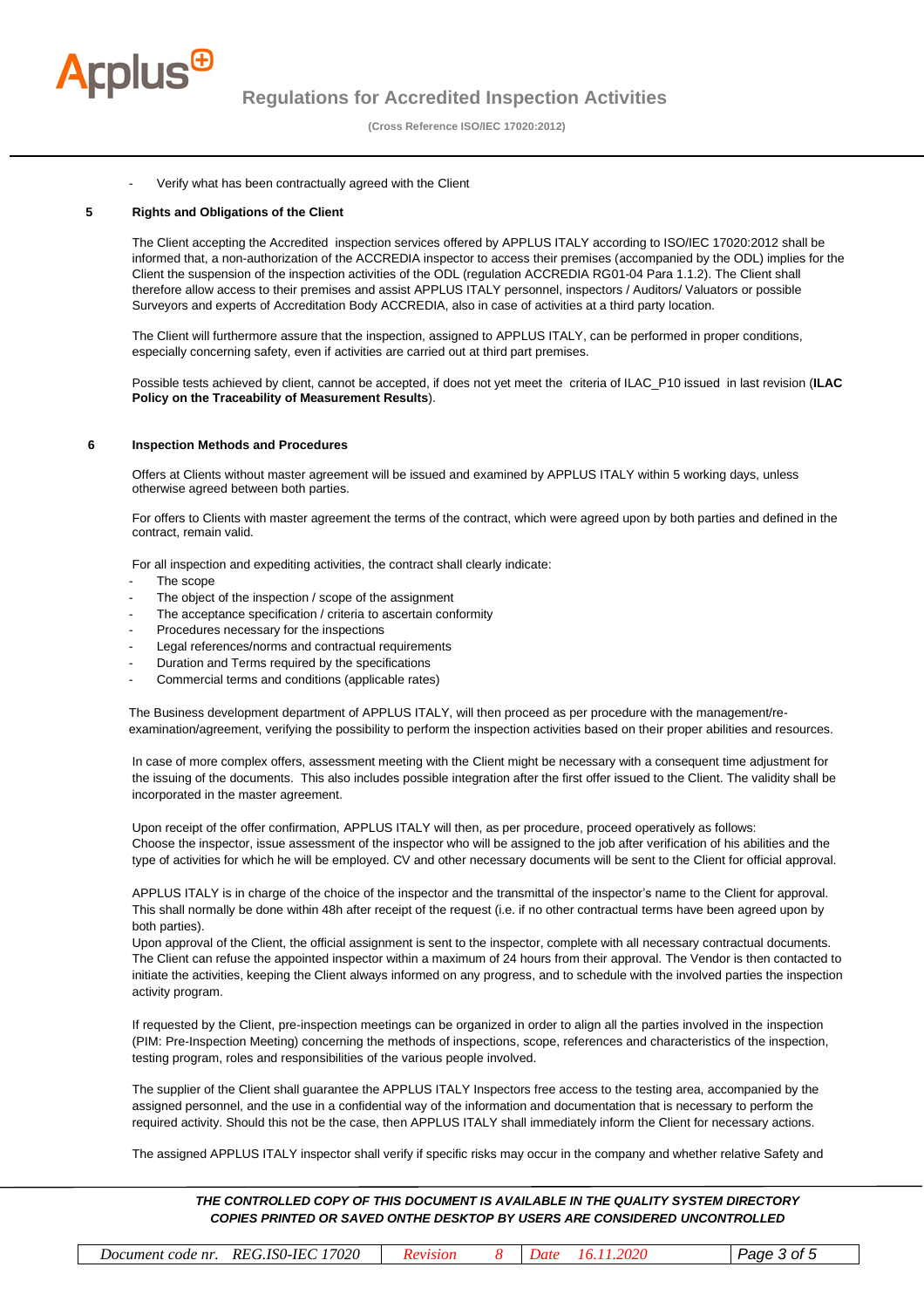

 **(Cross Reference ISO/IEC 17020:2012)** 

Environmental instructions are supplied at the entrance. Should this not be the case, then APPLUS ITALY shall immediately inform the Client for necessary actions.

If necessary, APPLUS ITALY shall contact the Client should further information or clarification be need during the inspection and /or should there be important information/ discussion on the results or issues during the inspection & expediting activities.

The inspection report received from the inspector will be reviewed by the APPLUS ITALY assigned Coordinator & Technical Manager or Deputy before sending it officially to the Client. The Co-ordinator & Technical Manager or Deputy sign off the rapport after review. Should the result of the inspection be completely or partially unacceptable, then APPLUS ITALY will perform possible further visits at the supplier upon request / authorization of the Client in order to verify the closure of the possible pending points or non-conformity.

The inspection report is officially sent to the Client by the Coordinator of APPLUS ITALY according to the contractual agreement (If missing an agreement APPLUS ITALY will send to client the signed inspection report, with relevant attachments, within 10 working days from the FINAL inspection date). The issue of the inspection report by APPLUS ITALY does not release the constructor of the inspected item from legal obligations and warranty/contractual commitments towards his Client, and therefore exclude any kind of reliability against APPLUS ITALY.

The invoicing of the inspection activities performed by APPLUS ITALY to the Client will be carried out according to the approved single offers and / or master agreements

The applicable terms of payment are as per master agreement (if indicated). Otherwise, payment shall be carried out as indicated on every single invoice.

In case of interruption of the service activities (voluntary or not) APPLUS ITALY will invoice all the performed activities up to the date of Interruption.

In absence of particular requests or in case of missing contractual documents from the Client to APPLUS ITALY prior to the inspection date, the assigned APPLUS ITALY inspector shall make sure to act according to the received copy of the official notification and to indicate in the inspection report that will be sent to the Client, all the reference documents which were available at the time and place of inspection for the performed activities. The client will then take the necessary actions.

# **7 Complaints and Appeals**

Claims to APPLUS ITALY concerning inspection activities (ex. Inspector behaviour, management of the inspections, not respected time tables, etc.) will be handled according to the applicable APPLUS ITALY procedure. A reply to the claim will be sent within the agreed time period, depending on every single case. Any claim must be forwarded to APPLUS ITALY by @mail, letter or fax. Claims received telephonically by APPLUS ITALY must afterwards be formalized by the claimer. APPLUS ITALY will not take into consideration any anonymous claims.

Unless differently indicated in the Contractual agreement signed by all parties involved, the Client can appeal within 30 days after communication of the inspection completion against the content of the inspection report or against APPLUS ITALY decisions explaining officially the reason for disagreement. APPLUS ITALY will examine the claim upon receipt of the official appeal in an independent way and will officially communicate in writing their opinion. Any possible expenses that might result from this activity will be charged to the Claimer should the appeal be groundless.

The Head Management of APPLUS ITALY has therefore decided that claims related to inspection activities and / or to the quality of the service offered by the assigned inspector, will be handled and analyzed by the Technical Manager and the internal commission, composed of the Technical Manager and the Legal Representative of APPLUS ITALY.

Problems involving Civil Reliability toward the Client, the Inspector or the inspected company, regarding the use of the inspected products and/or service, will referred to the Civil Code and the Laws in force concerning the specific cause. Any dispute that might occur between the parties during the execution, application or interpretation of the clauses of the present Regulation, and that cannot be solved amicably by the parties, will be assigned under the cognizance of a court.

Every party involved in the inspection acts on his behalf and at own responsibility against the user of their services and therefore no action can be taken against APPLUS ITALY for any possible personal violation.

Anyone in APPLUS ITALY receiving during their normal course of activities feedback from Clients (either positive or negative) shall address this to the QHSE \ Technical dept. for official registration.

All claims will be analyzed by the Technical Manager of APPLUS ITALY or his technical skilled Substitute. Should specific qualification be needed, APPLUS ITALY will take immediate actions to proceed officially with the analyses of the claim

| 17020<br>$ISO-$<br>IET<br>REG.<br>$\sim$ $\sim$<br>Ωt<br>code nr.<br>Docume<br>$n$ eni |
|----------------------------------------------------------------------------------------|
|----------------------------------------------------------------------------------------|